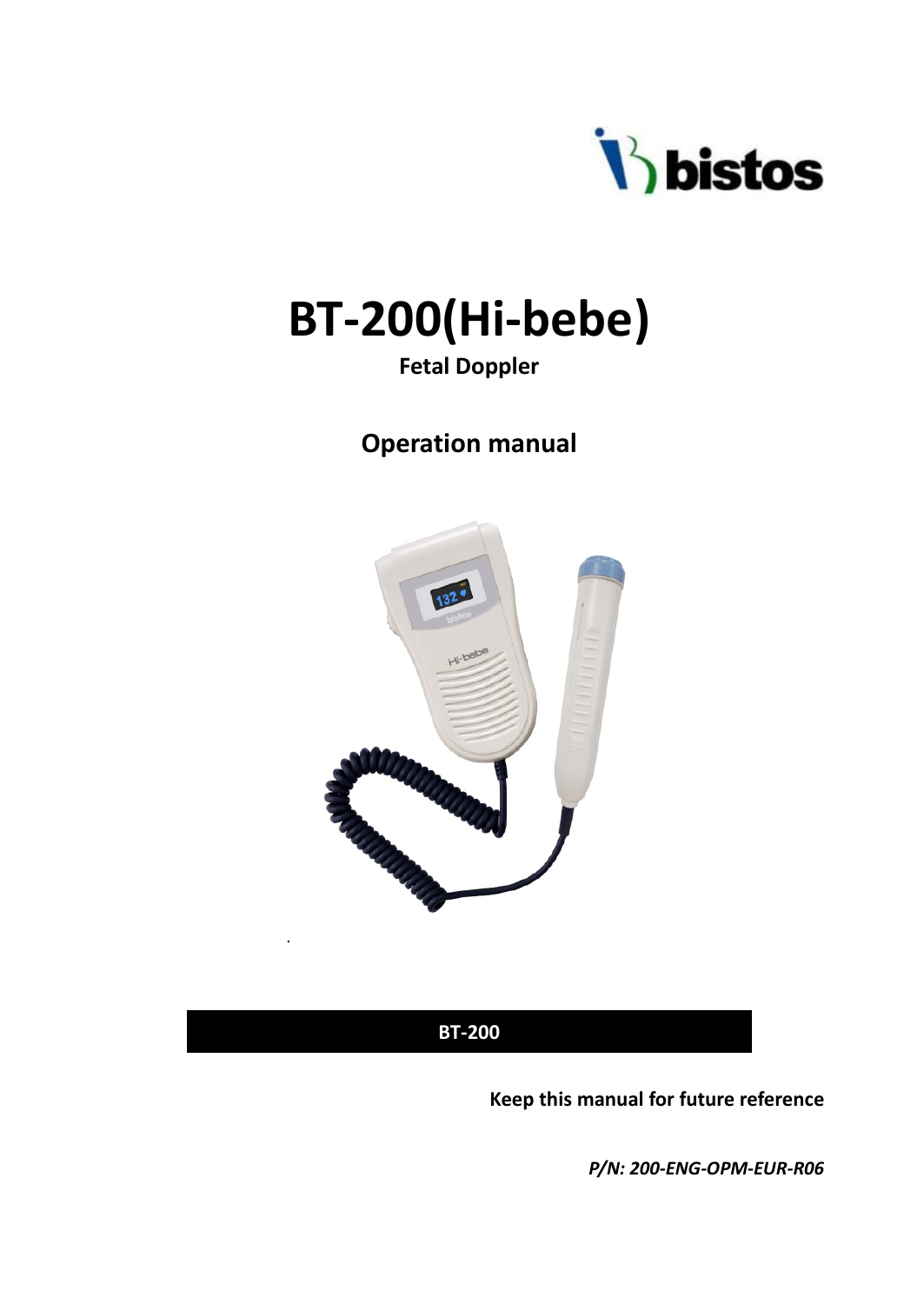# *Proprietary Material*

Information and descriptions contained in this manual are the property of Bistos Co., Ltd. and may not be copied, reproduced, disseminated, or distributed without express written permission from Bistos Co., Ltd.

Information furnished by Bistos Co., Ltd. is believed to be accurate and reliable. However, no responsibility is assumed by Bistos Co., Ltd. for its use, or any infringements of patents or other rights of third parties that may result from its use. No license is granted by implication or otherwise under any patent or patent rights of Bistos Co., Ltd.

*Revision 06 Mar,2018*

Copyright © Bistos Co., Ltd. 2017. All rights reserved.

 $7<sup>th</sup>$  Fl., A Bldg., Woolim Lions Valley 5-cha, 302, Galmachi-ro Jungwon-gu, Seongnam-si, Gyeonggi-do, Korea

Telephone: +82 31 750 0340 Fax: +82 31 750 0344

Printed in Korea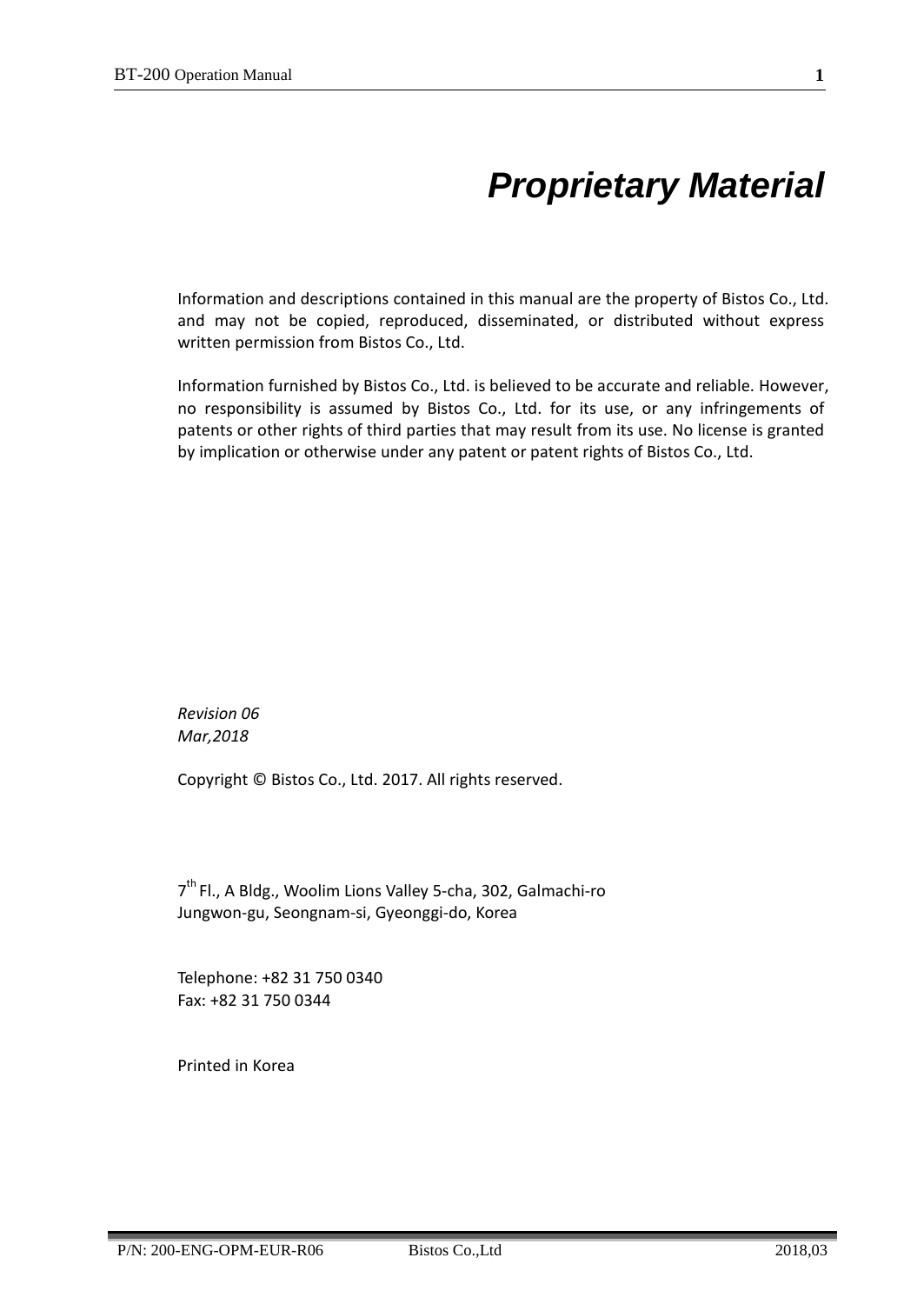# **Table of Contents**

| 1.1 |                                                                                |  |
|-----|--------------------------------------------------------------------------------|--|
| 1.2 |                                                                                |  |
| 1.3 |                                                                                |  |
| 1.4 |                                                                                |  |
| 2.  |                                                                                |  |
| 2.1 |                                                                                |  |
| 2.2 |                                                                                |  |
| 2.3 |                                                                                |  |
| 2.4 |                                                                                |  |
|     |                                                                                |  |
| 3.  |                                                                                |  |
| 3.1 |                                                                                |  |
| 3.2 |                                                                                |  |
| 3.3 |                                                                                |  |
| 3.4 |                                                                                |  |
| 4.  | GENERAL INFORMATION AND SPECIFICATIONS 10                                      |  |
|     |                                                                                |  |
| 5.  |                                                                                |  |
| 5.1 |                                                                                |  |
| 5.2 | Recommended separation distances between portable and mobile RF communications |  |
| 5.3 |                                                                                |  |
|     |                                                                                |  |
|     |                                                                                |  |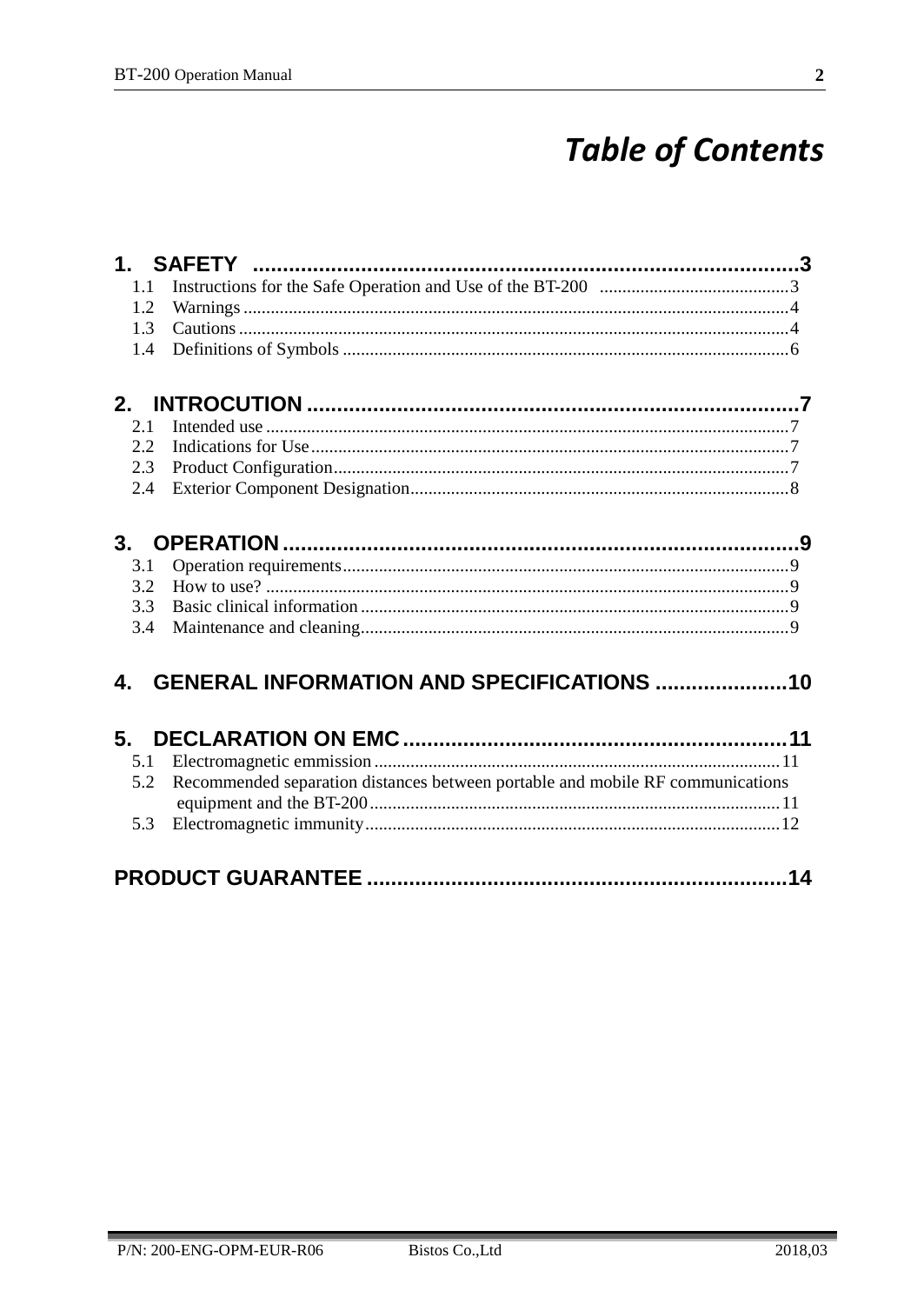# *Section 1 Safety*

### *1.1 Instructions for the Safe Operation and Use of the BT-200*

|   | Examine the device and any accessories periodically to ensure that there is no visible<br>evidence of damage that may affect patient safety or performance. The<br>recommended inspection interval is once per week or less. Do not use the device if<br>there is any visible sign of damage. |  |  |
|---|-----------------------------------------------------------------------------------------------------------------------------------------------------------------------------------------------------------------------------------------------------------------------------------------------|--|--|
|   | Do not attempt to service the HI. bebe Doppler BT-200. Only qualified service<br>personnel by Bistos Co., Ltd. should attempt any needed service.                                                                                                                                             |  |  |
|   | HI. bebee Doppler BT-200 is not specified or intended for operation during the use of<br>defibrillators or during defibrillator discharge.                                                                                                                                                    |  |  |
| ٠ | HI. bebee Doppler BT-200 is not specified or intended for operation in the presence of<br>electrosurgical equipment.                                                                                                                                                                          |  |  |
|   | HI. bebe Doppler BT-200 is not specified or intended for operation in conjunction<br>with any other type of monitoring equipment except the specific devices that have<br>been identified for use in this Operation Manual.                                                                   |  |  |
|   | Do not operate the HI•bebe Doppler BT-200 if it fails to pass the power on<br>procedure.                                                                                                                                                                                                      |  |  |
|   |                                                                                                                                                                                                                                                                                               |  |  |
|   | • Be informed that it may cause no harm in life but lead to injury against<br>the "Caution" sign.                                                                                                                                                                                             |  |  |
|   |                                                                                                                                                                                                                                                                                               |  |  |

**NOTE Be informed that it may cause a potential hazardous situation which, if** not avoided, may result in minor or moderate injury.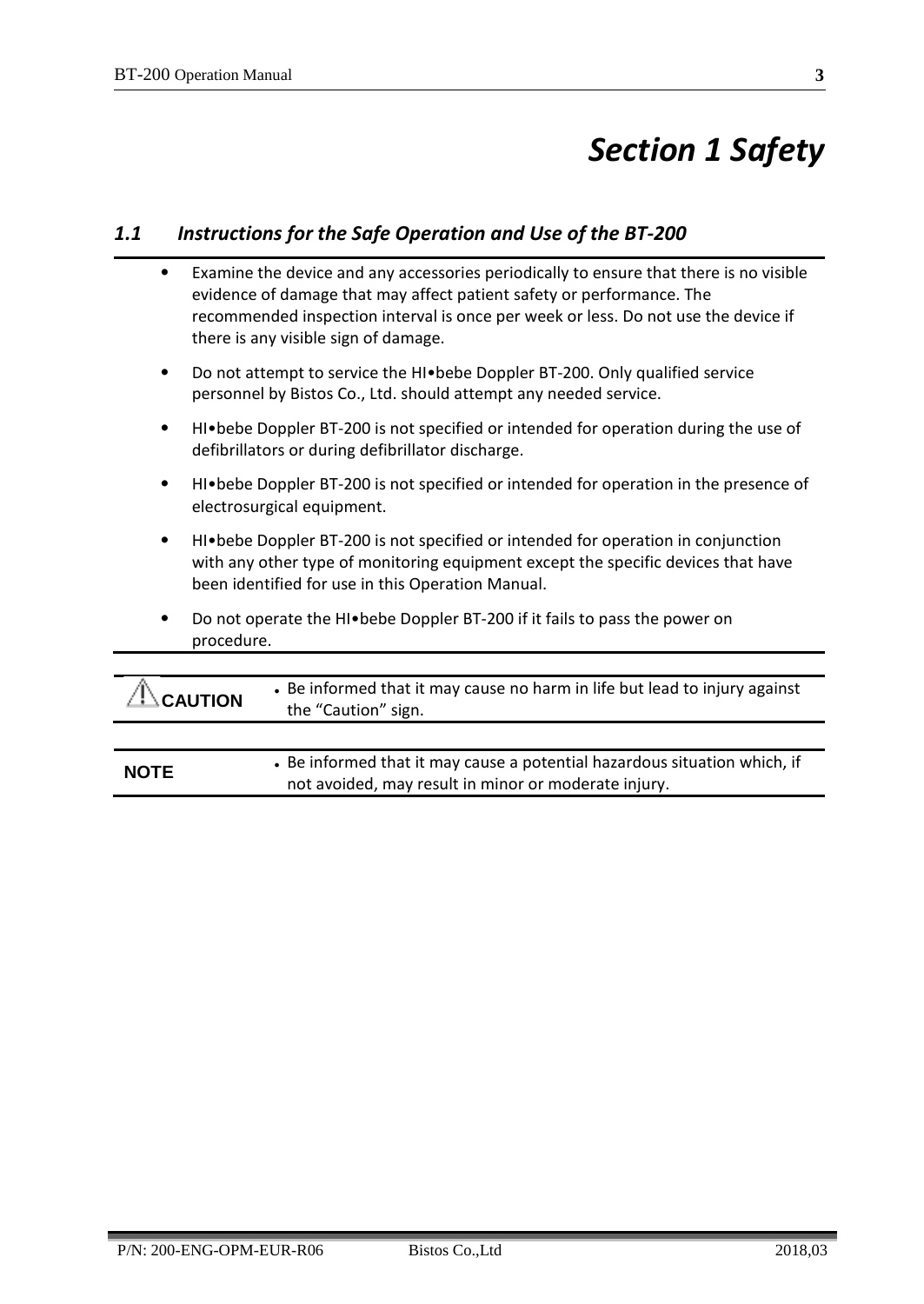### *1.2 Warnings*

| <b>WARNING</b> | • EXPLOSION HAZARD - Do not use the HI • bebe Doppler BT-200 in a<br>flammable atmosphere where concentrations of flammable anesthetics<br>or other materials may occur.                                                                             |
|----------------|------------------------------------------------------------------------------------------------------------------------------------------------------------------------------------------------------------------------------------------------------|
|                | • SHOCK HAZARD - HI • bebe Doppler BT-200 doesn't have protection<br>against the burn injury caused by RF Surgical equipment. Do NOT use<br>this product along with RF Surgical equipment.                                                           |
|                | • Use of cable or accessories which do not supplied or specified by<br>manufacturer can cause degrade of EMC characteristics or negative<br>effect on HI.bebe Doppler BT-200.                                                                        |
|                | • HI•bebe Doppler BT-200 should not be used any active implantable or<br>body- worn medical device, including pacemakers, ICDs,<br>neurostimulators, and insulin pumps simultaneously.                                                               |
|                | • No modification of this device is allowed. Do not modify this device<br>without authorization of the manufacturer. If this device is modified,<br>appropriate inspection and test shall be conducted to ensure continued<br>safe use of device.    |
| 1.3 Cautions   |                                                                                                                                                                                                                                                      |
| <b>CAUTION</b> | . The relevant law restricts this device to sale by or on the order of a<br>physician.                                                                                                                                                               |
|                | • Keep the operating environment free of dust, vibrations, corrosive, or<br>flammable materials, and extremes of temperature and humidity. The<br>unit should be kept clean and free of transducer gel and other<br>substances.                      |
|                | . HI•bebe Doppler BT-200 classified as internally powered equipment<br>according to IEC 60601-1 Medical Electrical Equipment - Part 1: General<br>requirements for basic Safety and essential performance                                            |
|                | • HI•bebe Doppler BT-200 is classified as Class B according to IEC60601-<br>1-2 Medical Electrical Equipment - Part 1-2 : General requirements for<br>basic Safety and essential performance - Collateral standard:<br>Electromagnetic compatibility |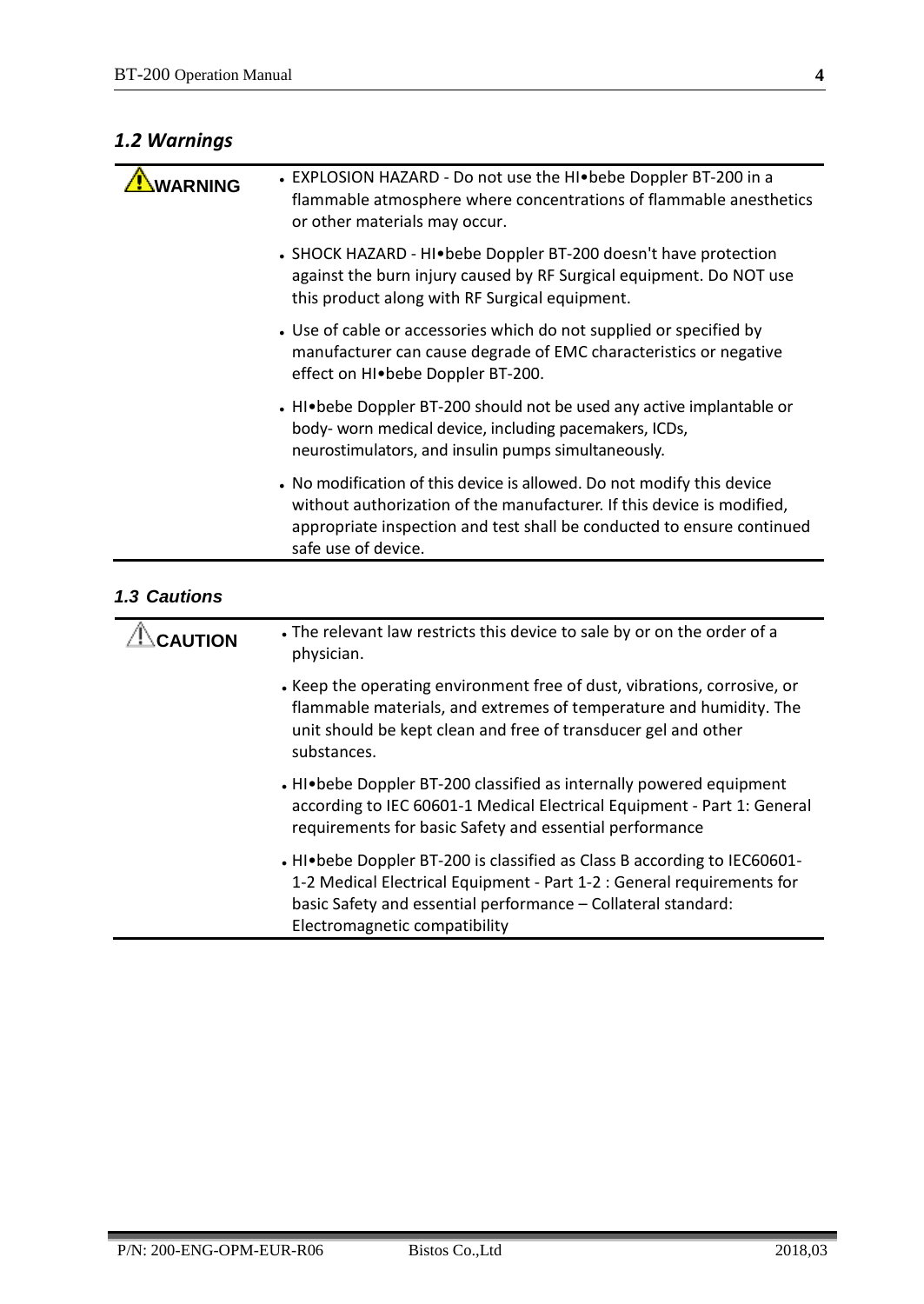### **General Precaution on Environment**

■ Do not keep or operate the equipment under the environment listed below.

| Avoid placing in an area<br>exposed to moisture.<br>Do not touch the<br>equipment with wet<br>hand.                                                                                   | Avoid exposure to<br>direct sunlight                                                                           |
|---------------------------------------------------------------------------------------------------------------------------------------------------------------------------------------|----------------------------------------------------------------------------------------------------------------|
| Avoid placing in an area<br>where there is a high<br>variation of temperature.<br>Operating temperature<br>ranges from 10°C to<br>40°C. Operating humidity<br>ranges from 30% to 85%. | Avoid in the vicinity of<br>Electric heater                                                                    |
| Avoid placing in an area<br>where there is an<br>excessive humidity rise<br>or ventilation problem.                                                                                   | Avoid placing in an<br>area where there is an<br>excessive shock or<br>vibration.                              |
| Avoid placing in an area<br>where chemicals are<br>stored or where there is<br>in danger of gas leakage.                                                                              | Avoid dust and<br>especially metal<br>material into the<br>equipment.                                          |
| Do not disjoint or<br>disassemble the<br>equipment.<br>BISTOS Co., Ltd. does not<br>take responsibility of it.                                                                        | Power off when the<br>equipment is not fully<br>installed.<br>Otherwise, the<br>equipment could be<br>damaged. |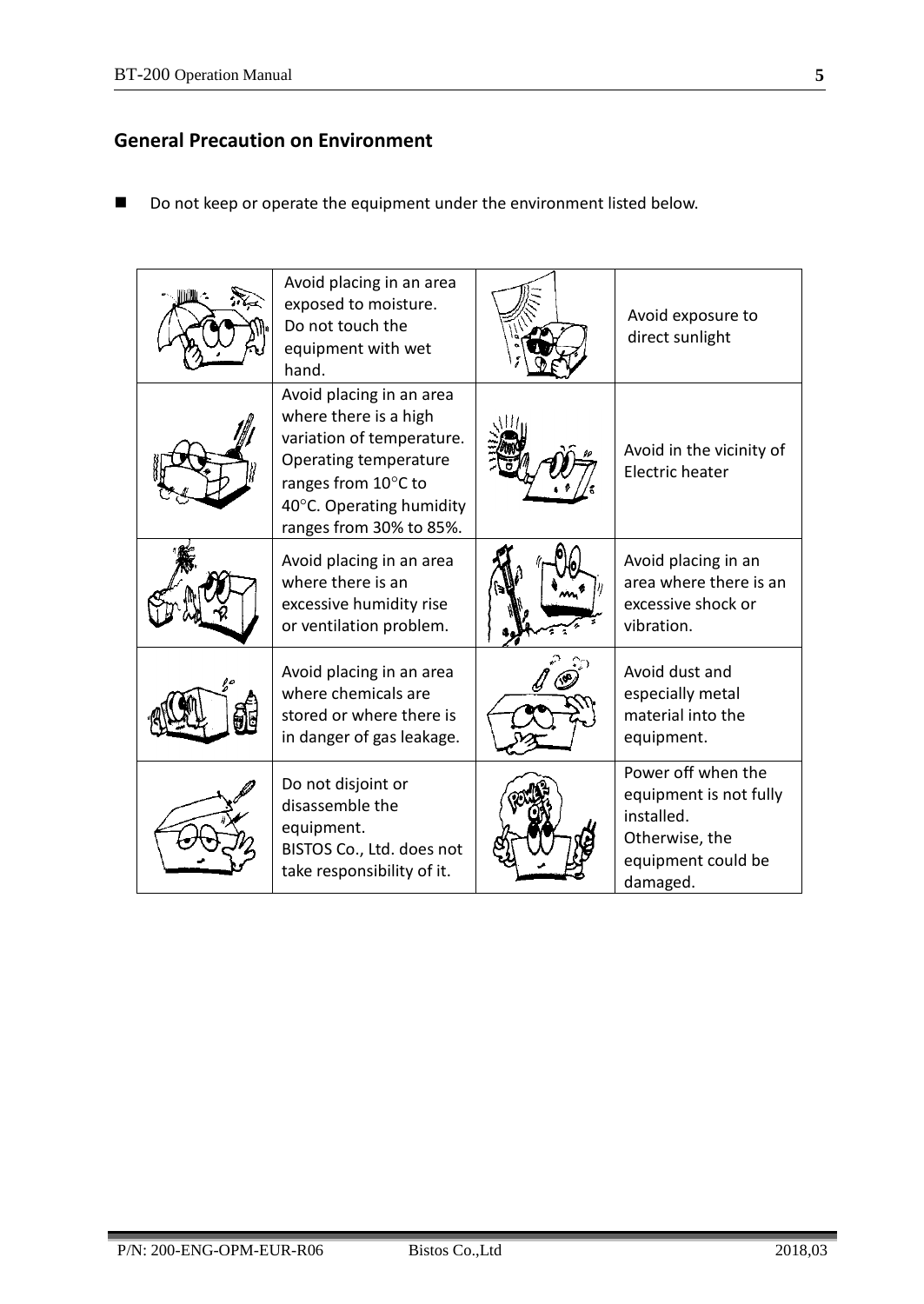### *1.4 Definitions of Symbols*

| Symbol           | <b>Description</b>                                                                                                                                                     |
|------------------|------------------------------------------------------------------------------------------------------------------------------------------------------------------------|
|                  | This symbol identifies a safety note. Ensure you understand the<br>function of this control before using it. Control function is described in<br>the operation manual. |
|                  | Type BF Equipment                                                                                                                                                      |
| IPX2, IPX7       | Degree of Waterproof                                                                                                                                                   |
|                  | This symbol indicates the manufacturer.                                                                                                                                |
| SN               | This symbol indicates the serial number of the device.                                                                                                                 |
| <b>REP</b><br>EC | This symbol indicates the authorized representative in the European<br>Community of manufacturer.                                                                      |
|                  | This symbol indicates the temperature limitation for operation,<br>transport and storage.                                                                              |
|                  | This symbol indicates the humidity limitation for operation, transport<br>and storage.                                                                                 |
|                  | This symbol indicates the compliance with the essential requirements<br>and provisions of the Medical Device Directive 93/42/EEC as amended<br>by 2007/47/EEC.         |
|                  | When disposing of some components, do not dispose as general<br>wastes.<br>Adhere to all applicable laws regarding recycling.                                          |
|                  | This symbol means an item is known to pose hazards in all MRI<br>environments.                                                                                         |

※ According to IEC 60601-1-6 General requirements for basic safety and essential performance – Collateral Standard: Usability, the definition and using these symbols is adjusted.



**CAUTION** Federal law restricts this device to sale by or on the order of a physician.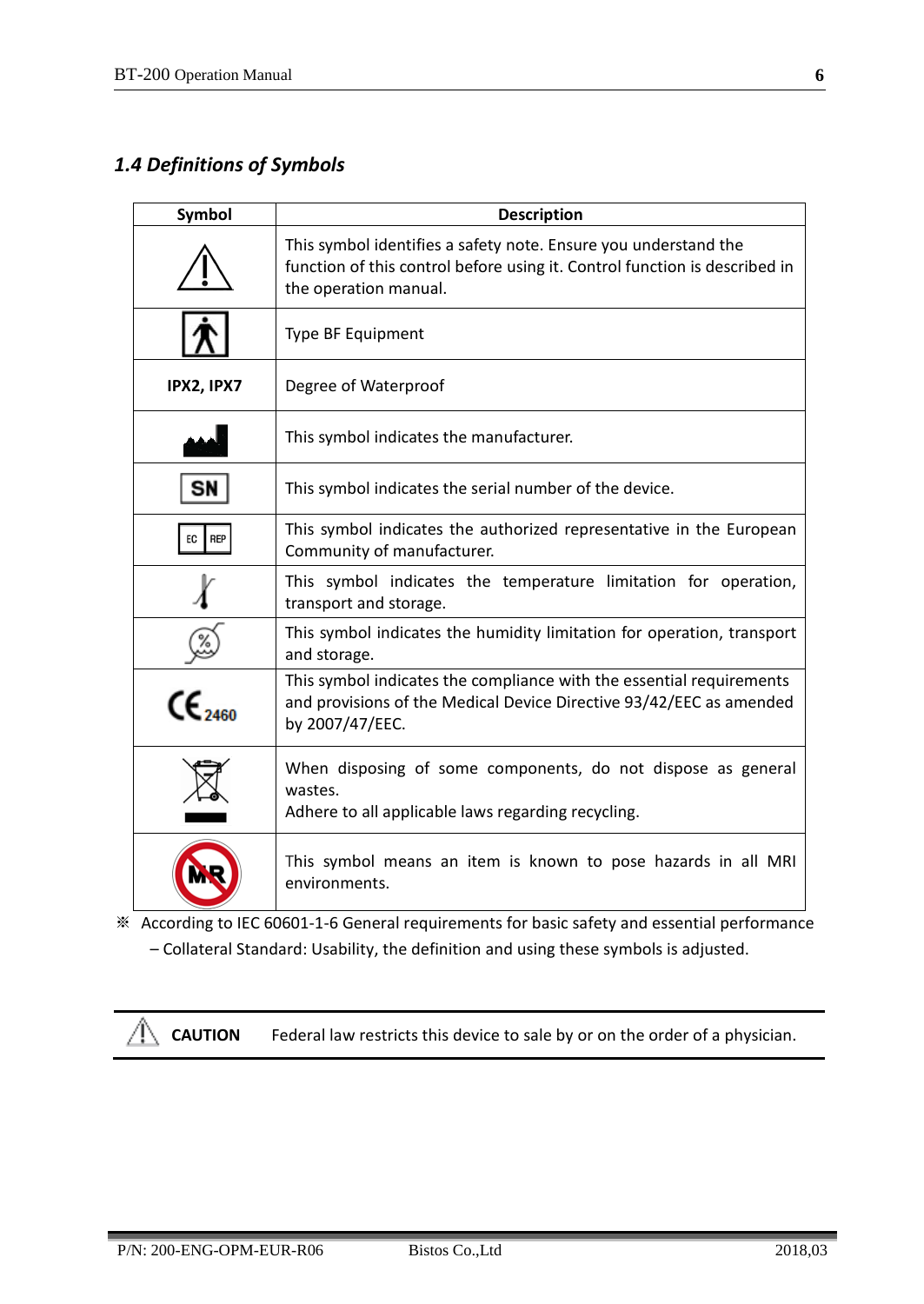# *Section 2 Introduction*

### *2.1 Intended use*

HI•bebe Doppler BT-200 is a pocket-size fetal Doppler that measures the fetal heat rate and outputs the fetal heart sound through built-in speaker. Measuring the FHR gives an indication of fetal well-being.

### *2.2 Indications for Use*

The HI•bebe Doppler BT-200 is a pocket sized ultrasonic fetal monitor that measures heart rate, which is displayed on an LCD display, and outputs fetal heart sounds through a built in speaker. The fetal heart rate is measured using Doppler ultrasound.

### *2.3 Product Configuration*

HI•bebe Doppler BT-200 consists of the following. Unpack the package and check out the following items. Also be sure to check any damage of main body, probe and accessories.

- ① BT-200 main body and probe(Refer to the below table)
- ② 1.5V Battery(2EA)
- ③ Ultrasound transmission gel (1EA)
- ④ User's manual (1EA)
- ⑤ Carrying case(pouch, 1EA)

| Series                        |                          | 200S           | 200L<br>200T        |                     | 200C                |
|-------------------------------|--------------------------|----------------|---------------------|---------------------|---------------------|
|                               | LCD type                 | None           | Mono LCD            | Mono LCD            | Color LCD           |
| Display                       | Heart rate<br>range(bpm) | Not displayed  | $50^{\circ}240$ ±2% | $50^{\circ}240$ ±2% | $50^{\circ}240$ ±2% |
| Ultrasound frequency<br>(MHz) |                          | $\overline{2}$ | 2                   | 3                   | 2                   |
| probe<br>Water proof          |                          | IPX7           | IPX7                | IPX7                | IPX7                |
| Probe                         |                          | Non-           | Non-                | Non-                | Non-                |
| type                          |                          | detachable     | detachable          | detachable          | detachable          |

### **BT-200 series comparison table**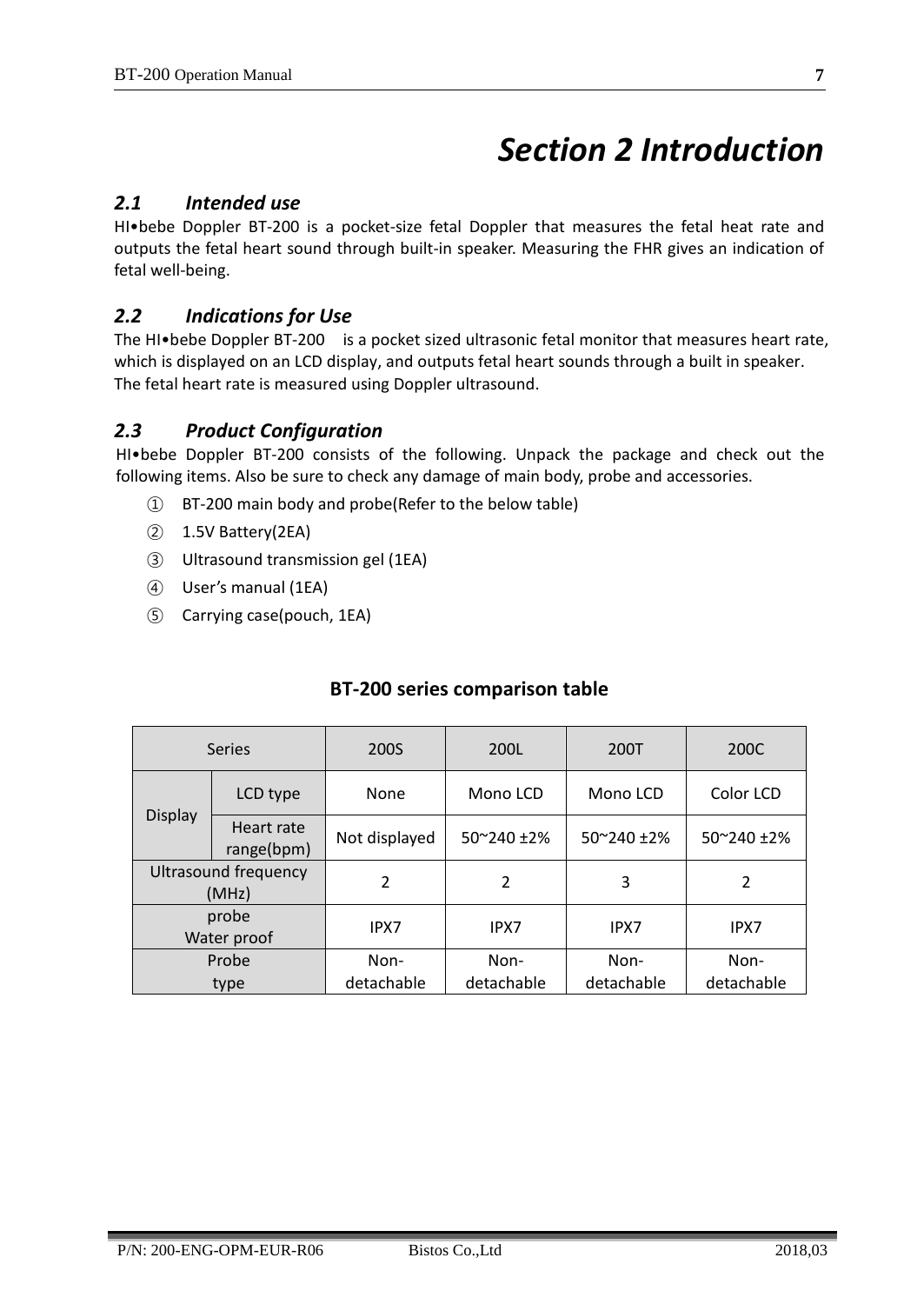### *2.4 Exterior Component Designation*

### ◎ **Front View & Top View**



- Power and Volume Switch
- Ear phone jack
- Ring for necklace
- Probe holder
- LCD display





- Battery compartment
- Label
- Ring for necklace
- Power and Volume Switch

◎ **Probe**



- Transducer
- Groove joint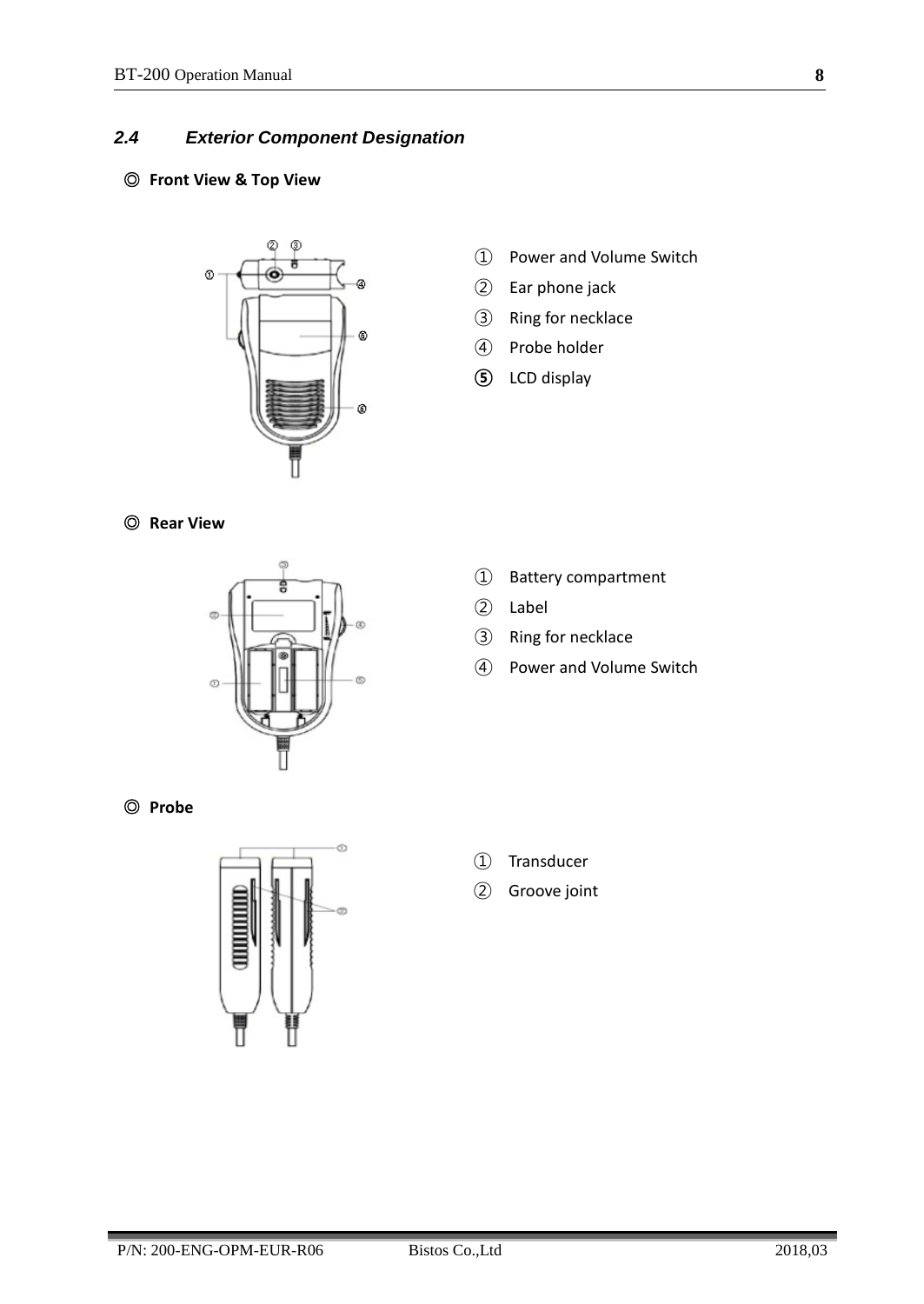### *Section 3 Operation*

### *3.1 Operation requirements*

- The ambient temperature and humidity of the HI bebe BT-200 should to be 10℃∼40℃ and 30% ~ 85%.
- Handle with care.
- Avoid dust or flammable materials.
- When changing the batteries, make sure the batteries are inserted correctly.
- When detaching the probe from the main body, slide the probe upwards to prevent damage.

### *3.2 How to use?*

- Turn the power and volume switch counterclockwise to turn the device on and adjust the volume level.
- Apply a liberal amount of ultrasound gel to the face of transducer (end of the probe).
- Place the transducer directly against the abdomen, just above the point where the pelvic bones meet.
- Search for the fetal heart by slowly moving the probe around until the fetal heart sounds are heard.
- Search for the position which can get the clearest heart sound.

#### *3.2.1 HI • bebe BT-200 LCD*

- When the input signal is good and stable, FHR will appear on the screen and the solid heart rhythm indicator will flash as shown in Figure.
- When the input signal is not stable, the outline heart rhythm indicator will flash.
- If the voltage level of battery is lower than the required level, the battery low message "bat Lo" will appear. In this case, the unit will not functional correctly and the batteries should be replaced.

### *3.2.2 HI • bebe BT-200 Sound*

• FHR measuring method : Calculate the FHR for 1 minute.



### *3.3 Basic clinical information*

- The fetal heart rate range is normally between  $120 160$  BPM (beats per minute).
- When the fetal heart rate remains outside of this normal range for an extended period, please seek advice from your obstetrician.

### *3.4 Maintenance and cleaning*

- To keep clean, wipe the body and probe regularly with an alcohol based clinical wipe.
- Do not use the following agents: lacquer, thinner, ethylene or an oxidizing agent as these could damage the device.
- Do not under any circumstances immerse the device in cleaning fluid.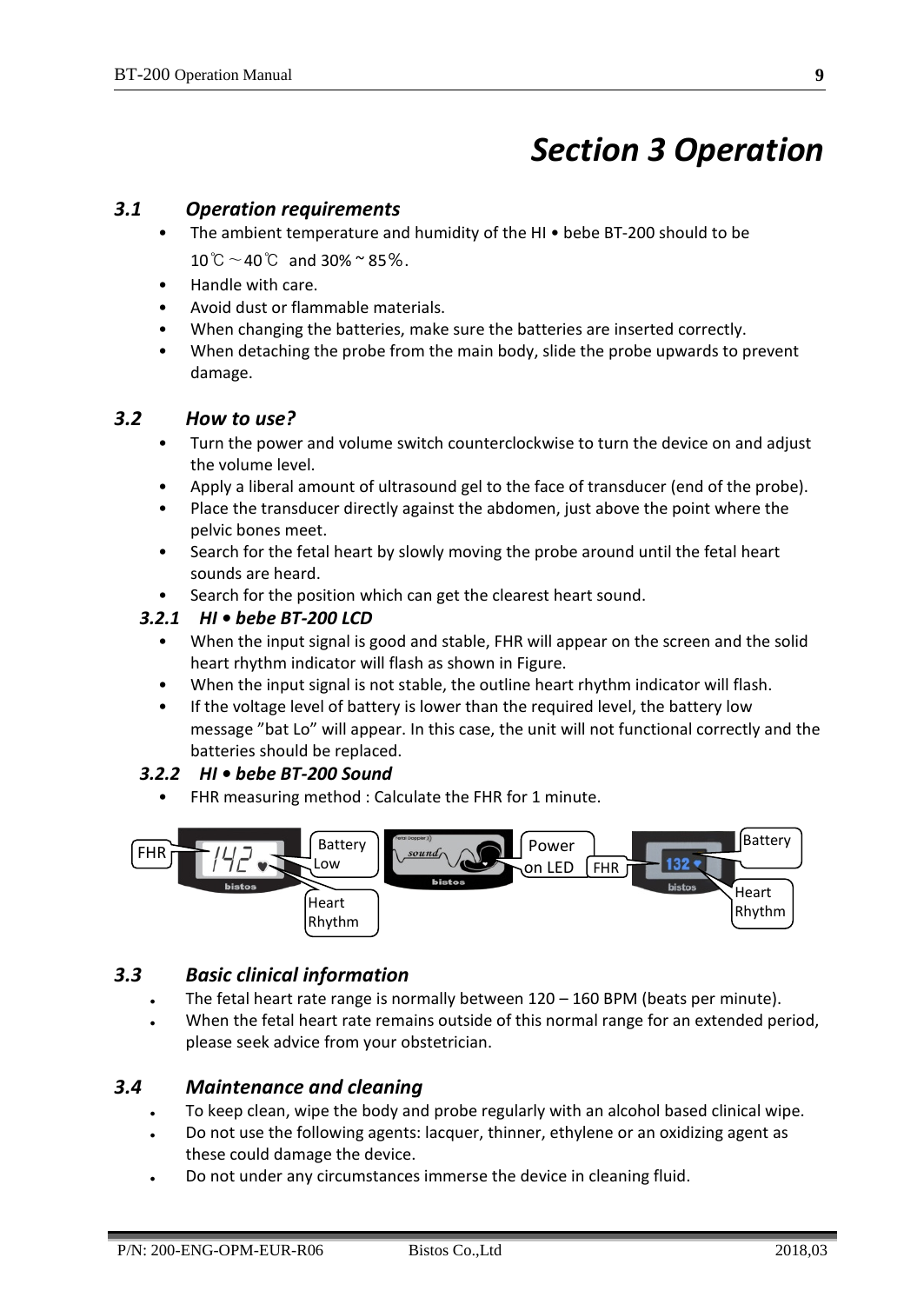# *Section 4 General information and specifications*

- Turn the power off after use. If you do not turn the power switch off, 1 minute later, the sound will be muted automatically. In this case, a single "beep" sound will be heard. 3 minutes later, the system will go to sleep mode. In this case two "beep" sounds will be heard. The display will be turned off. In this mode power very little power is consumed. If you want to wake up the device from sleep mode, turn the power off and then 1 second later turn the switch on by turning the switch counterclockwise.
- $1.5V \times 2(AA$  Type) Batteries are used for the system power. Do not use any other type of battery. Use of the wrong battery type may damage the equipment.
- Do not open the device cover or disassemble the device. Refer servicing to qualified personnel of Bistos Co., Ltd.

| General                         |                                         |
|---------------------------------|-----------------------------------------|
| Ultrasound center frequency     | Refer to the comparison table on page 7 |
| Intensity                       | $<$ 10 mW/cm <sup>2</sup>               |
| Heart rate range                | 50~240 bpm                              |
| <b>FHR</b> accuracy             | $±2\%$ of range                         |
| Sensitivity                     | 10 $\sim$ 12 weeks onward               |
|                                 |                                         |
| <b>Physical characteristics</b> |                                         |
|                                 |                                         |

| Main body                     | $(L)$ 75 mm× $(H)$ 128 mm× $(D)$ 26 mm          |  |
|-------------------------------|-------------------------------------------------|--|
|                               | 200S/C/L/T: (L)27.8 mm X (H)160.25 mm X (D)27.8 |  |
| Probe                         | mm                                              |  |
|                               | 200V: (L)25 mm X (H) 131/139 mm X (D) 25 mm     |  |
| Weight (Main body with probe) | 190 g                                           |  |
|                               |                                                 |  |

| <b>Electrical safety</b>                              |                                                                |  |
|-------------------------------------------------------|----------------------------------------------------------------|--|
| Compliance with IEC 60601-1, IEC 60601-1-2            |                                                                |  |
| Ultrasound Doppler system according to IEC 60601-2-37 |                                                                |  |
| Internally powered equipment                          |                                                                |  |
| Type BF applied parts                                 |                                                                |  |
| <b>Probe waterproof Level IPX7, IPX2</b>              |                                                                |  |
|                                                       |                                                                |  |
| <b>Power</b>                                          |                                                                |  |
| Battery                                               | $1.5V$ X 2 (AA type)<br>About 280 minutes for continuously use |  |

| <b>Environmental conditions</b> |                                                                     |                                                                           |  |  |  |
|---------------------------------|---------------------------------------------------------------------|---------------------------------------------------------------------------|--|--|--|
|                                 | <b>Operation</b>                                                    | <b>Storage</b>                                                            |  |  |  |
| Temperature                     | $10^{\circ}$ C(50 $^{\circ}$ F) ~ 40 $^{\circ}$ C(104 $^{\circ}$ F) | $-20$ $\degree$ (14 $\degree$ F) $\degree$ 60 $\degree$ (131 $\degree$ F) |  |  |  |
| <b>Relative Humidity</b>        | $30\%$ $\approx$ 85% non-condensing                                 |                                                                           |  |  |  |
| Atmospheric pressure            | 79.051 kPa ~ 101.325 kPa                                            |                                                                           |  |  |  |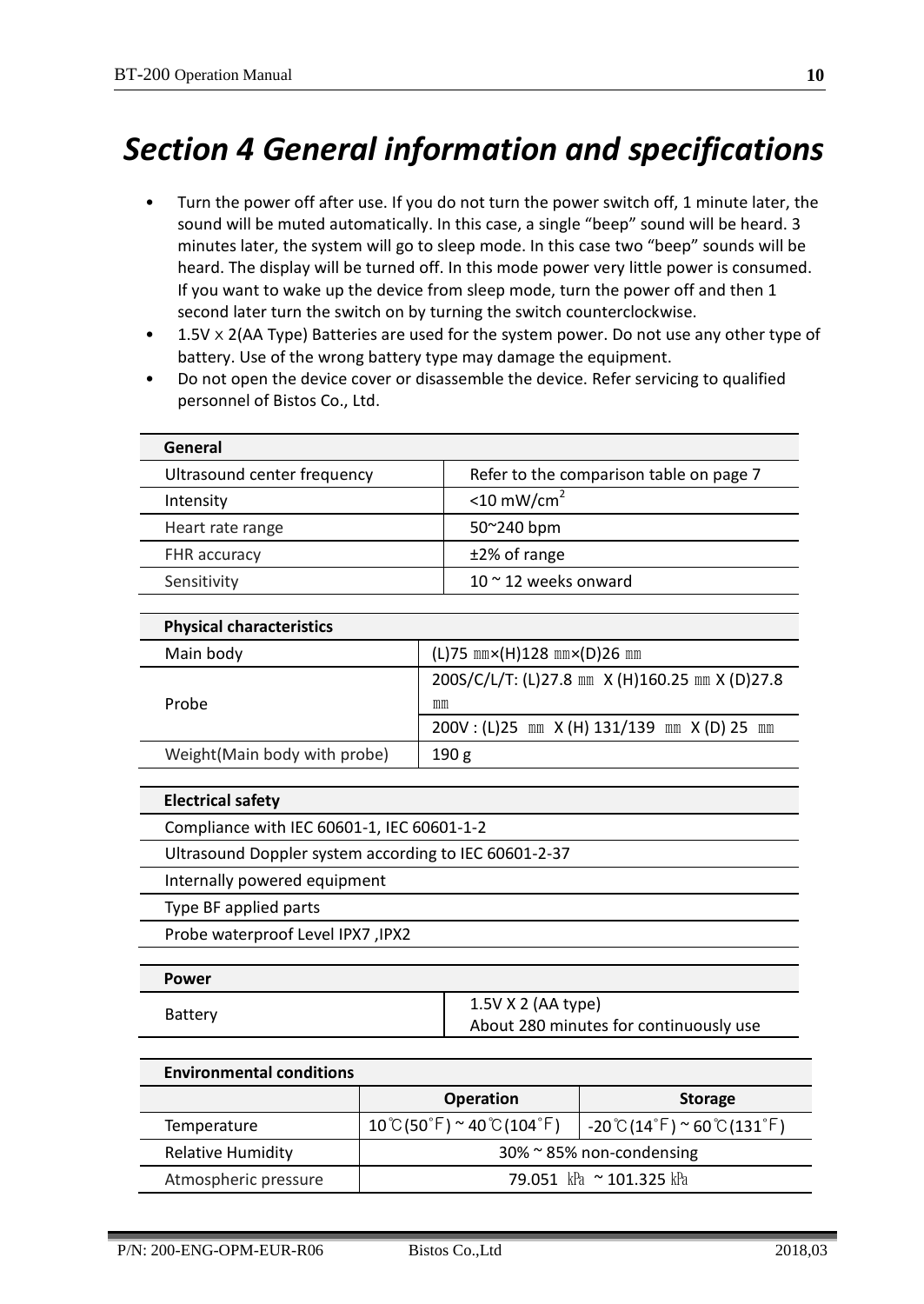# *Section 5 Declaration on EMC*

### **5.1 Electromagnetic emissions**

| The BT-200 is intended for use in the electromagnetic environment specified below. The |                |                                                                                                                                                                                          |  |  |
|----------------------------------------------------------------------------------------|----------------|------------------------------------------------------------------------------------------------------------------------------------------------------------------------------------------|--|--|
| customer or the user of BT-200 should assure that it is used in such an environment.   |                |                                                                                                                                                                                          |  |  |
| <b>Emissions test</b>                                                                  | Compliance     | Electromagnetic environment-guidance                                                                                                                                                     |  |  |
| <b>RF</b> emissions<br>CISPR <sub>11</sub>                                             | Group 1        | The BT-200 uses RF energy only for its<br>internal function. Therefore, its RF emissions<br>are very low and are not likely to cause any<br>interference in nearby electronic equipment. |  |  |
| <b>RF</b> emissions<br>CISPR <sub>11</sub>                                             | Class B        | The BT-200 is suitable for use in all<br>establishments by using a battery.                                                                                                              |  |  |
| Harmonic emission<br>IEC61000-3-2                                                      | Not applicable |                                                                                                                                                                                          |  |  |
| fulctuations<br>Voltage<br>/flicker emissions<br>IEC61000-3-3                          | Not applicable |                                                                                                                                                                                          |  |  |

### **5.2 Recommended separation distances between portable and mobile RF communications equipment and the BT-200**

The BT-200 is intended for use in an electromagnetic environment in which radiated RF disturbances are controlled. The customer or the user of the BT-200 can help prevent electromagnetic interference by maintaining a minimum distance between portable and mobile RF communications equipment (transmitters) and the BT-200 as recommended below, according to the maximum output power of the communications equipment.

|                          | Separation distance according to frequency of transmitter[M] |                 |                 |  |
|--------------------------|--------------------------------------------------------------|-----------------|-----------------|--|
|                          | 150 kHz                                                      | 80 MHz to       | 800 MHz to      |  |
| Rated maximum output     | to 80MHz                                                     | 800 MHz         | $2.5$ GHz       |  |
| power of transmitter [W] | $d=1,2\sqrt{P}$                                              | $d=1,2\sqrt{P}$ | $d=2.3\sqrt{P}$ |  |
|                          |                                                              |                 |                 |  |
| 0.01                     | 0.12                                                         | 0.12            | 0.23            |  |
| 0.1                      | 0.38                                                         | 0.38            | 0.73            |  |
|                          | 1.2                                                          | 1.2             | 2.3             |  |
| 10                       | 3.8                                                          | 3.8             | 7.3             |  |
| 100                      | 12                                                           | 12              | 23              |  |

For transmitters rated at a maximum output power not listed above, the recommended separation distance d in meters (m) can be estimated using the equation applicable to the frequency of the transmitter, where P is the maximum output power rating of the transmitter in watts (W) according to the transmitter manufacturer.

NOTE 1) At 80 MHz and 800 MHz, the separation distance for the higher frequency range applies.

NOTE 2) These guidelines may not apply in all situations. Electromagnetic propagation is affected by absorption and reflection from structures, objects and people.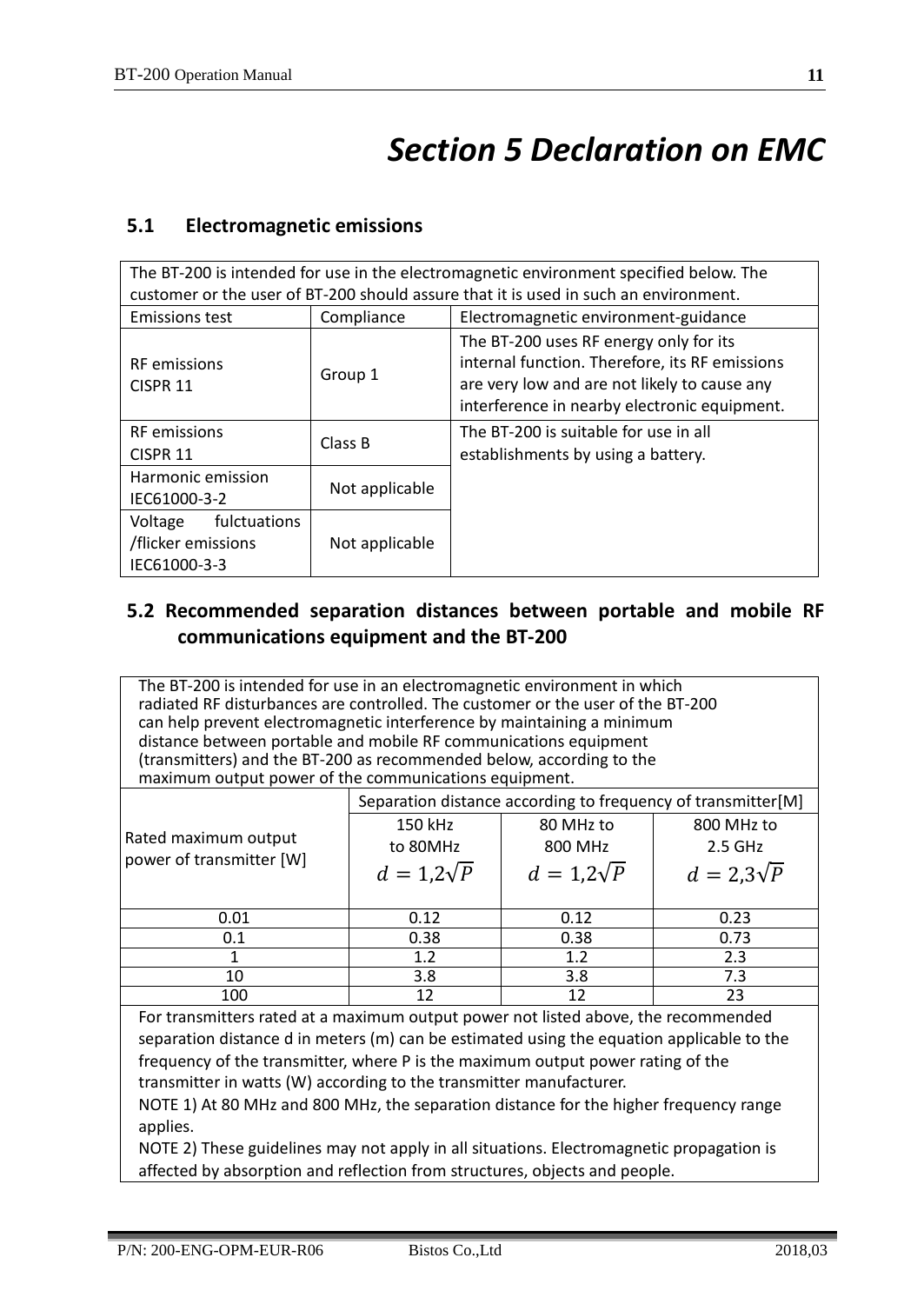### **5.3 Electromagnetic immunity**

| Immunity test                                                                                                      | IEC 60601<br>Test level                                                                                                                     | Compliance level | Electromagnetic<br>environment-guidance                                                                                                                                                                                                                                                                      |
|--------------------------------------------------------------------------------------------------------------------|---------------------------------------------------------------------------------------------------------------------------------------------|------------------|--------------------------------------------------------------------------------------------------------------------------------------------------------------------------------------------------------------------------------------------------------------------------------------------------------------|
| Electrostatic                                                                                                      | ±6 kV Contact                                                                                                                               | ±6 kV Contact    | Floors should be wood,                                                                                                                                                                                                                                                                                       |
| discharge (ESD)                                                                                                    |                                                                                                                                             |                  | concrete or ceramic tile. If                                                                                                                                                                                                                                                                                 |
| IEC 61000-4-2                                                                                                      | ±8 kV air                                                                                                                                   | ±8 kV air        | floors are covered with<br>synthetic material, the<br>relative humidity should be<br>at least 30 %.                                                                                                                                                                                                          |
| <b>Electrical fast</b>                                                                                             | ±2 kV for power                                                                                                                             |                  | Mains power quality should                                                                                                                                                                                                                                                                                   |
| transient/burst                                                                                                    | supply lines                                                                                                                                |                  | be that of a typical                                                                                                                                                                                                                                                                                         |
| IEC 61000-4-4                                                                                                      | ±1 kV for<br>input/output lines                                                                                                             | Not applicable   | commercial or hospital<br>environment.                                                                                                                                                                                                                                                                       |
| Surge                                                                                                              | ±1 kV line(s) to                                                                                                                            |                  | Mains power quality should                                                                                                                                                                                                                                                                                   |
|                                                                                                                    | line(s)                                                                                                                                     |                  | be that of a typical                                                                                                                                                                                                                                                                                         |
| IEC 61000-4-5                                                                                                      | ±2 kV line(s) to<br>earth                                                                                                                   | Not applicable   | commercial or hospital<br>environment.                                                                                                                                                                                                                                                                       |
| Voltage dips, short<br>interruptions and<br>voltage variations<br>on power supply<br>input lines<br>IEC 61000-4-11 | < 5 % UT<br>(> 95 % dip in Ur)<br>for 0.5cycle<br>40 % UT<br>(60 % dip in Ur)<br>for 5 cycle<br>70 % UT<br>(30 % dip in UT)<br>for 25 cycle | Not applicable   | Mains power quality should<br>be that of a typical<br>commercial or hospital<br>environment. If the user of<br>the BT-200 image intensifier<br>requires continued<br>operation during power<br>mains interruptions, it is<br>recommended that the BT-<br>200 image intensifier be<br>powered from a battery. |
|                                                                                                                    | <5 % UT<br>(> 95 % dip in Ur)<br>for 5 s                                                                                                    |                  |                                                                                                                                                                                                                                                                                                              |
| Power frequency                                                                                                    | 3 A/m                                                                                                                                       | 3 A/m            | Power frequency magnetic                                                                                                                                                                                                                                                                                     |
| (50 Hz and 60 Hz)                                                                                                  |                                                                                                                                             |                  | fields should be at levels                                                                                                                                                                                                                                                                                   |
| magnetic field                                                                                                     |                                                                                                                                             |                  | characteristic of a typical                                                                                                                                                                                                                                                                                  |
| IEC 61000-4-8                                                                                                      |                                                                                                                                             |                  | location in a typical<br>commercial or hospital<br>environment.                                                                                                                                                                                                                                              |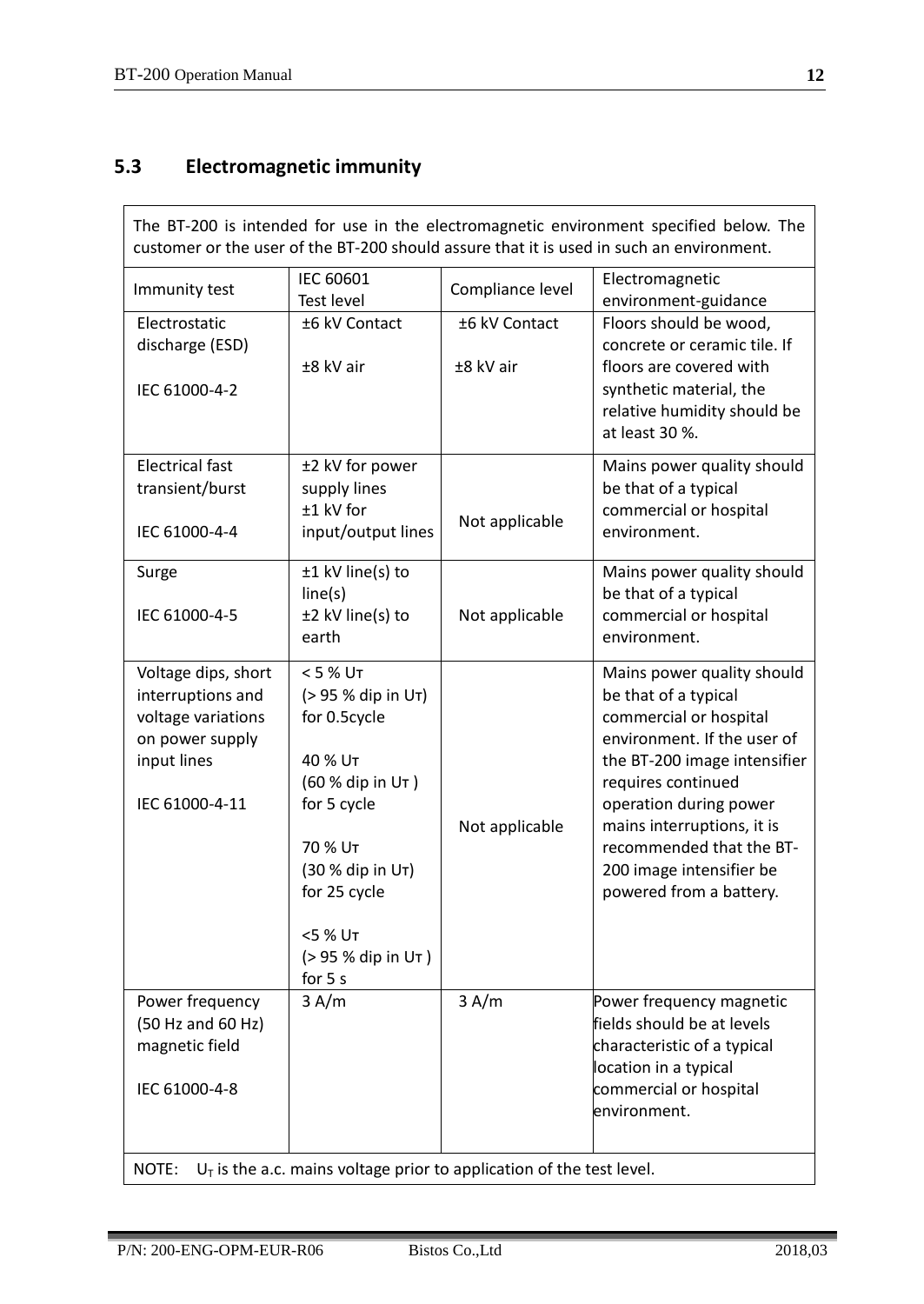| The BT-200 is intended for use in the electromagnetic environment specified below.<br>The customer or the user of the BT-200 should assure that it is used in such an environment. |                                                                    |                  |                                                                                                                                                                                                                                                                                                                                                                                                                                                                                                                                           |  |
|------------------------------------------------------------------------------------------------------------------------------------------------------------------------------------|--------------------------------------------------------------------|------------------|-------------------------------------------------------------------------------------------------------------------------------------------------------------------------------------------------------------------------------------------------------------------------------------------------------------------------------------------------------------------------------------------------------------------------------------------------------------------------------------------------------------------------------------------|--|
| Immunity test                                                                                                                                                                      | IEC 60601 test<br>level                                            | Compliance level | Electromagnetic environment-<br>guidance                                                                                                                                                                                                                                                                                                                                                                                                                                                                                                  |  |
| <b>Conducted RF</b><br>IEC 61000-4-6                                                                                                                                               | $3V_{rms}$<br>150 kHz ~ 80 MHz                                     | 3 V/m            | Portable mobile RF communications<br>equipment should be used no closer<br>to any part of the BT-200, including<br>cables, than the recommended<br>separation distance calculated from<br>the equation applicable to the<br>frequency of the transmitter.                                                                                                                                                                                                                                                                                 |  |
| Radiated RF<br>IEC 61000-4-3                                                                                                                                                       | 3 V/m<br>80 MHz ~ 2.5 MHz                                          | 3 V/m            | Recommended separation distance<br>$d=1.2\sqrt{P}$<br>$d=1,2\sqrt{P}$ 80 MHz ~ 800 MHz<br>$d = 2.3\sqrt{P}$ 800 MHz ~ 2.5 GHz                                                                                                                                                                                                                                                                                                                                                                                                             |  |
|                                                                                                                                                                                    |                                                                    |                  | where P is the maximum output<br>power rating of the transmitter in<br>watts (W) according to the<br>transmitter manufacturer and d is the<br>recommended separation distance in<br>meters(m).<br>Field strengths from fixed RF<br>transmitters, as deter-mined by an<br>electromagnetic site survey, <sup>a</sup> should<br>be less than the compliance level in<br>each frequency range. <sup>"</sup><br>Interference may occur in the vicinity<br>of equipment marked with the<br>following symbol:<br>$\big((\underline{\cdot})\big)$ |  |
|                                                                                                                                                                                    | NOTE 1) At 80 MHz and 800 MHz, the higher frequency range applies. |                  | NOTE 2) These guidelines may not apply in all situations. Electromagnetic propagation is                                                                                                                                                                                                                                                                                                                                                                                                                                                  |  |
|                                                                                                                                                                                    |                                                                    |                  | affected by absorption and reflection from structures, objects and people.                                                                                                                                                                                                                                                                                                                                                                                                                                                                |  |

<sup>a</sup> Field strengths from fixed transmitters, such as base stations for radio (cellular/cordless) telephones and land mobile radios, amateur radio, AM and FM radio broadcast and TV broadcast cannot be predicted theoretically with accuracy. To assess the electromagnetic environment due to fixed RF transmitters, an electromagnetic site survey should be considered. If the measured field strength in the location in which the BT-200 is used exceeds the applicable RF compliance level above, the BT-200 should be observed to verify normal operation. If abnormal performance is observed, additional measures may be necessary, such as re-orienting or relocating the BT-200. <sup>b</sup>

 $^{\circ}$  Over the frequency range 150 kHz to 80 MHz, field strengths should be less than 3 V/m.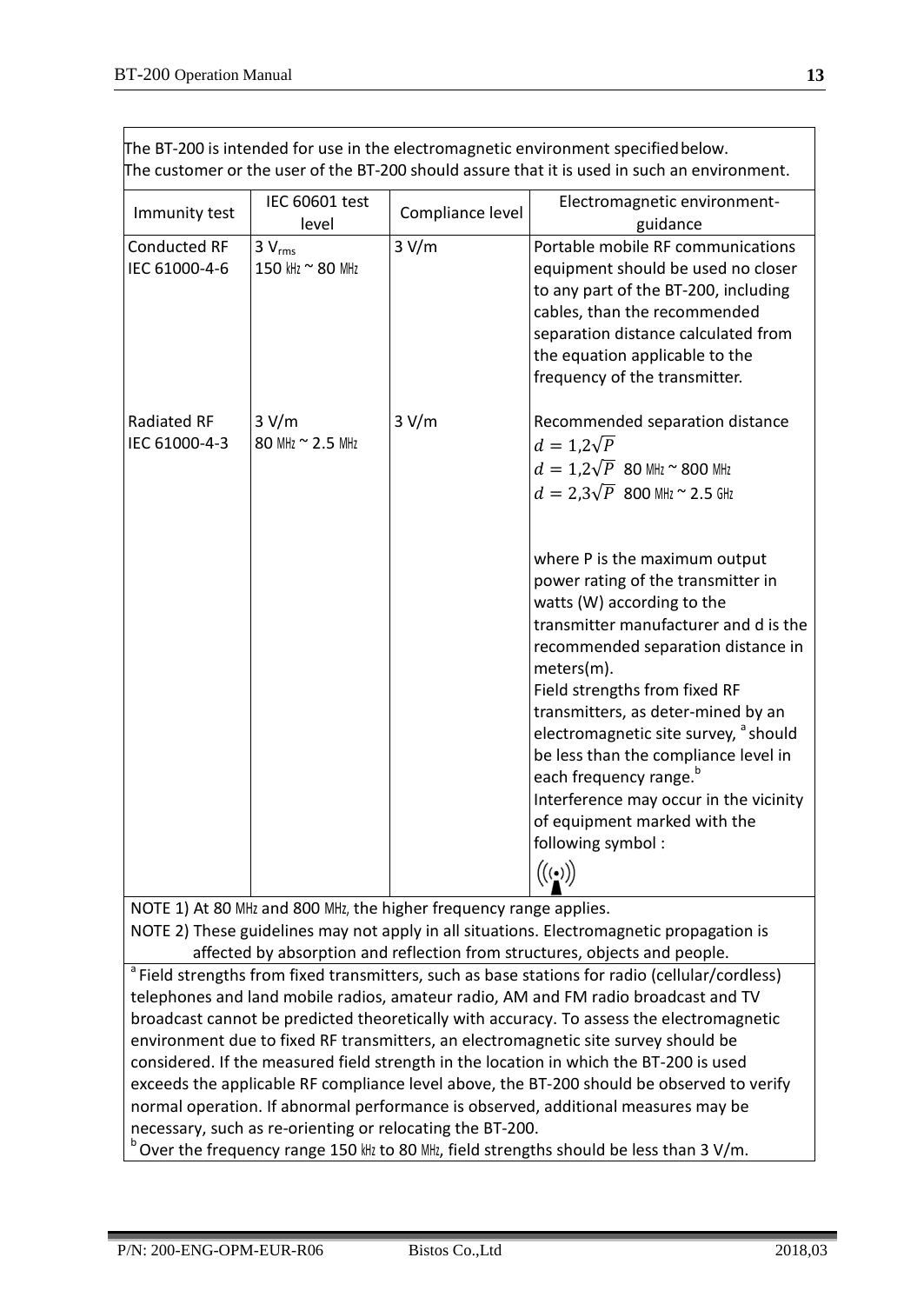# *Product Guarantee*

| <b>Product Name</b>    | <b>Ultrasound Doppler System</b>                            |  |
|------------------------|-------------------------------------------------------------|--|
| Model Name             | HI.bebe Doppler BT-200                                      |  |
| Approval No.           |                                                             |  |
| <b>Approval Date</b>   |                                                             |  |
| Serial No.             |                                                             |  |
| <b>Warranty Period</b> | 1 Years (Probe excluded)                                    |  |
| Date of Purchase       |                                                             |  |
| Customer               | Hospital:<br>Address:<br><b>Contact Name:</b><br>Telephone: |  |
| Sales Agency           |                                                             |  |
| Manufacture            | Bistos Co., Ltd.                                            |  |

- ※ Thank you for purchasing HI•bebe Doppler BT-200.
- ※ This product is manufactured and passed through strict quality control and inspection.
- ※ Compensation standard concerning repair, replacement, refund of the product complies with "**Framework Act on Consumers**" noticed by Fair Trade Commission of Republic of Korea